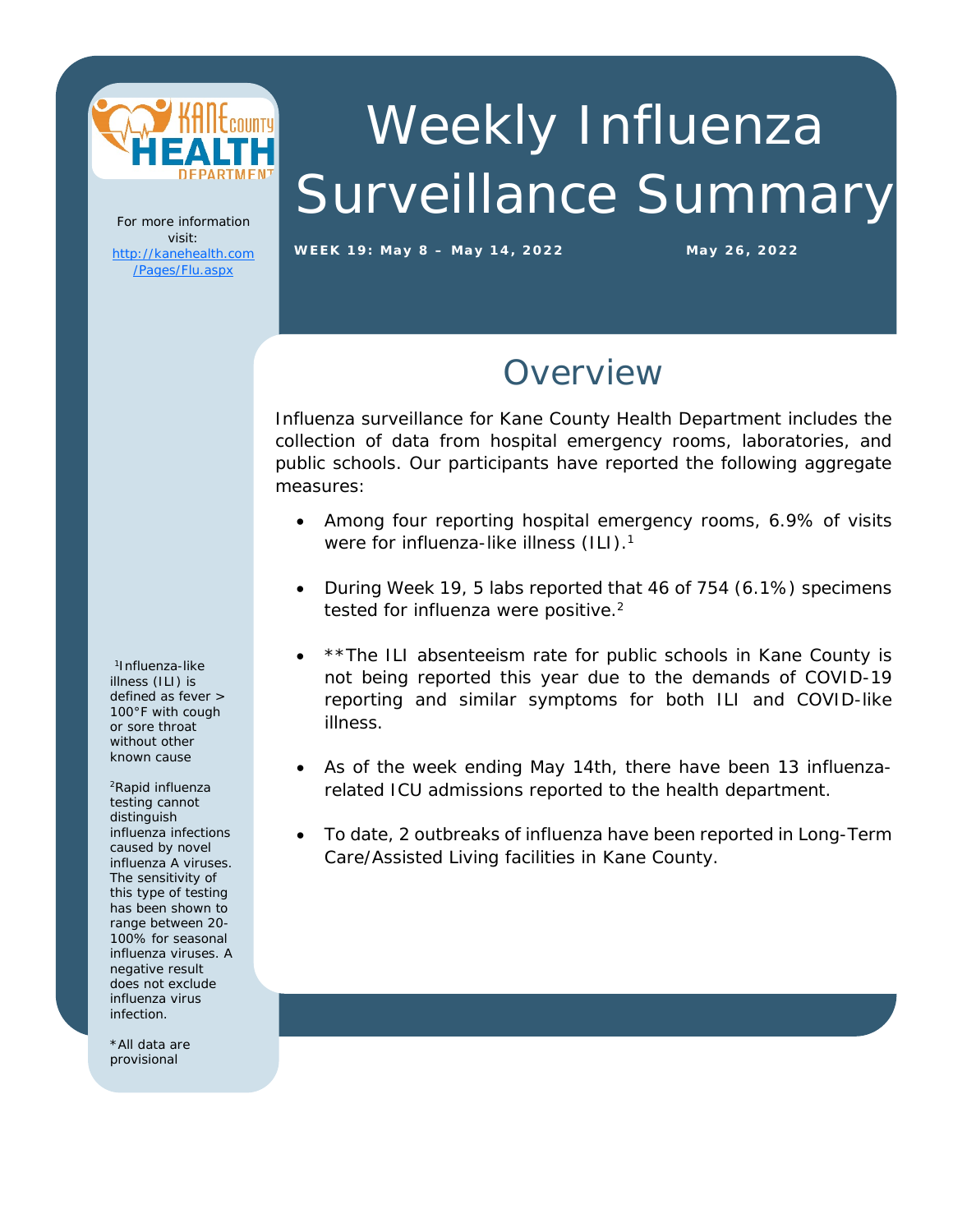## Emergency Room Visits

During Week 19, 6.9% of reported hospital emergency room visits were for influenza-like illness (ILI).<sup>1</sup>

Each week, data for the 2021-22 season will be presented with data from the previous flu seasons to show the trend of ER visits for ILI over time.

Visits for influenza-like illness to reporting emergency rooms during Week 17 had the following age distribution:

- 0-4 years: 30.2% of all ILI visits
- 5-24 years: 39.2% of all ILI visits
- 25-64 years: 23.7% of all ILI visits
- 65+ years: 6.9% of all ILI visits

Throughout the season, KCHD will provide updated information on the total number of people visiting the emergency room for ILI, and what age groups make up those visits.

1Influenza-like illness (ILI) is defined as fever > 100°F with cough or sore throat without other known cause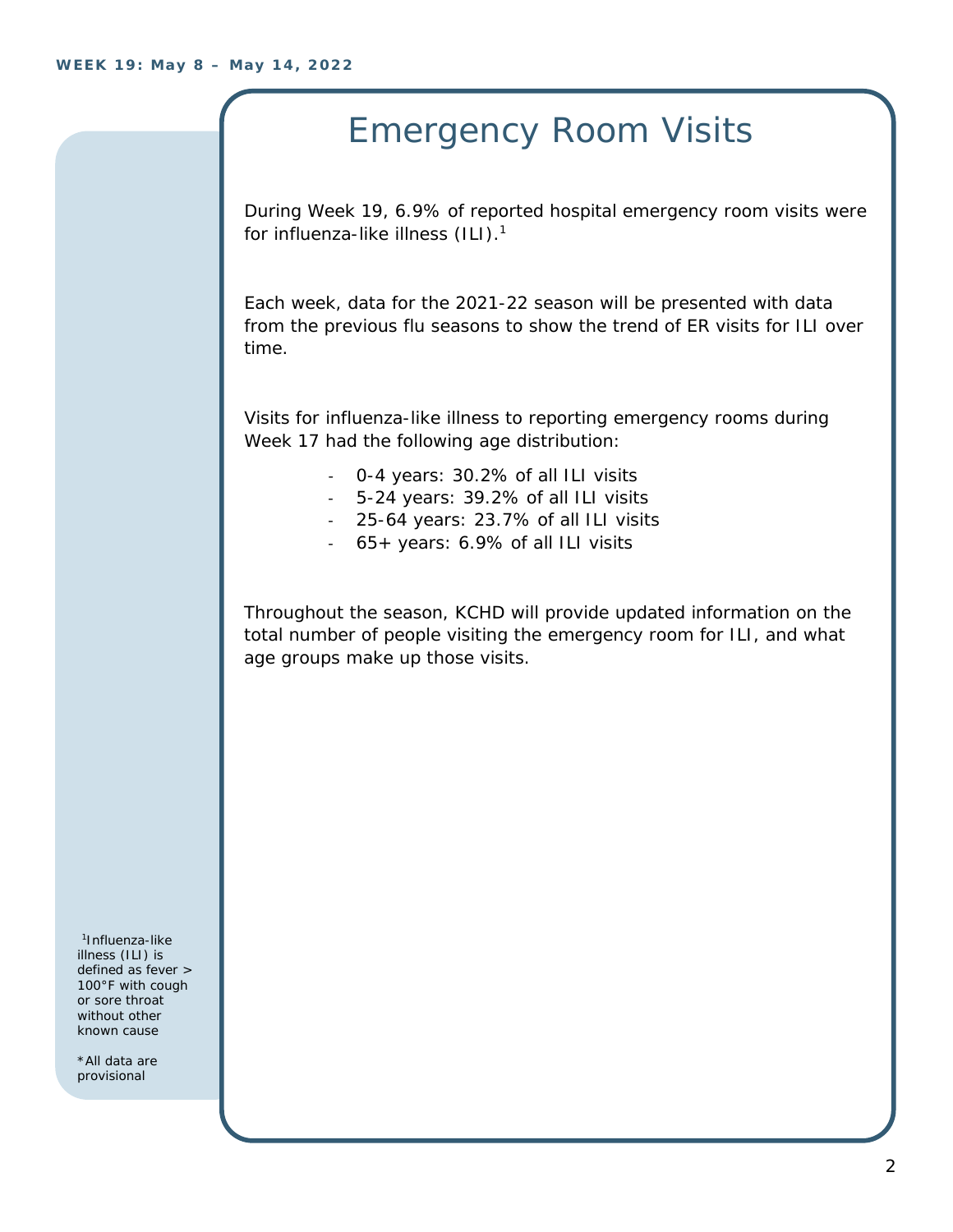

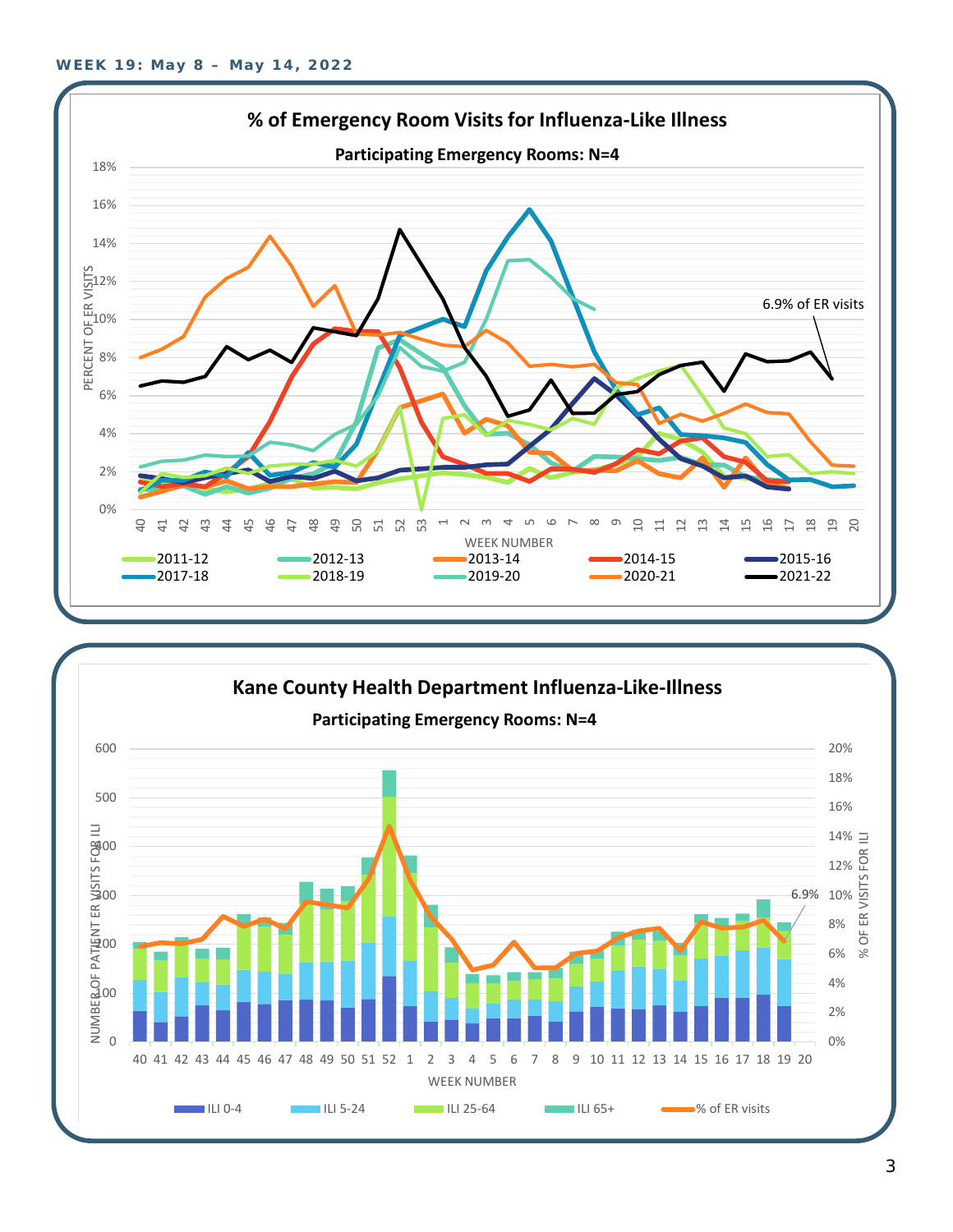# Laboratory Tests

| <b>Kane County Labs (5)</b>       | <b>Week: 19</b> |                | <b>Season Total</b> |                |  |
|-----------------------------------|-----------------|----------------|---------------------|----------------|--|
|                                   | <b>Number</b>   | <b>Percent</b> | <b>Number</b>       | <b>Percent</b> |  |
| <b>Specimens Tested</b>           | 754             |                | 16,571              |                |  |
| <b>Specimens Positive</b>         | 46              | 6.1%           | 700                 | 4.2%           |  |
| <b>Positive Specimens by Type</b> |                 |                |                     |                |  |
| Influenza A                       | 45              | 97.8%          | 672                 | 96.0%          |  |
| Influenza B                       | 1               | 2.2%           | 28                  | 4.0%           |  |
| Influenza AB                      | ∩               | $0.0\%$        | O                   | 0.0%           |  |
| Unknown                           |                 | 0.0%           |                     | 0.0%           |  |



Rapid influenza testing cannot distinguish influenza infections caused by novel influenza A viruses. The sensitivity of this type of testing has been shown to range between 20- 100% for seasonal influenza viruses. A negative result does not exclude influenza virus infection.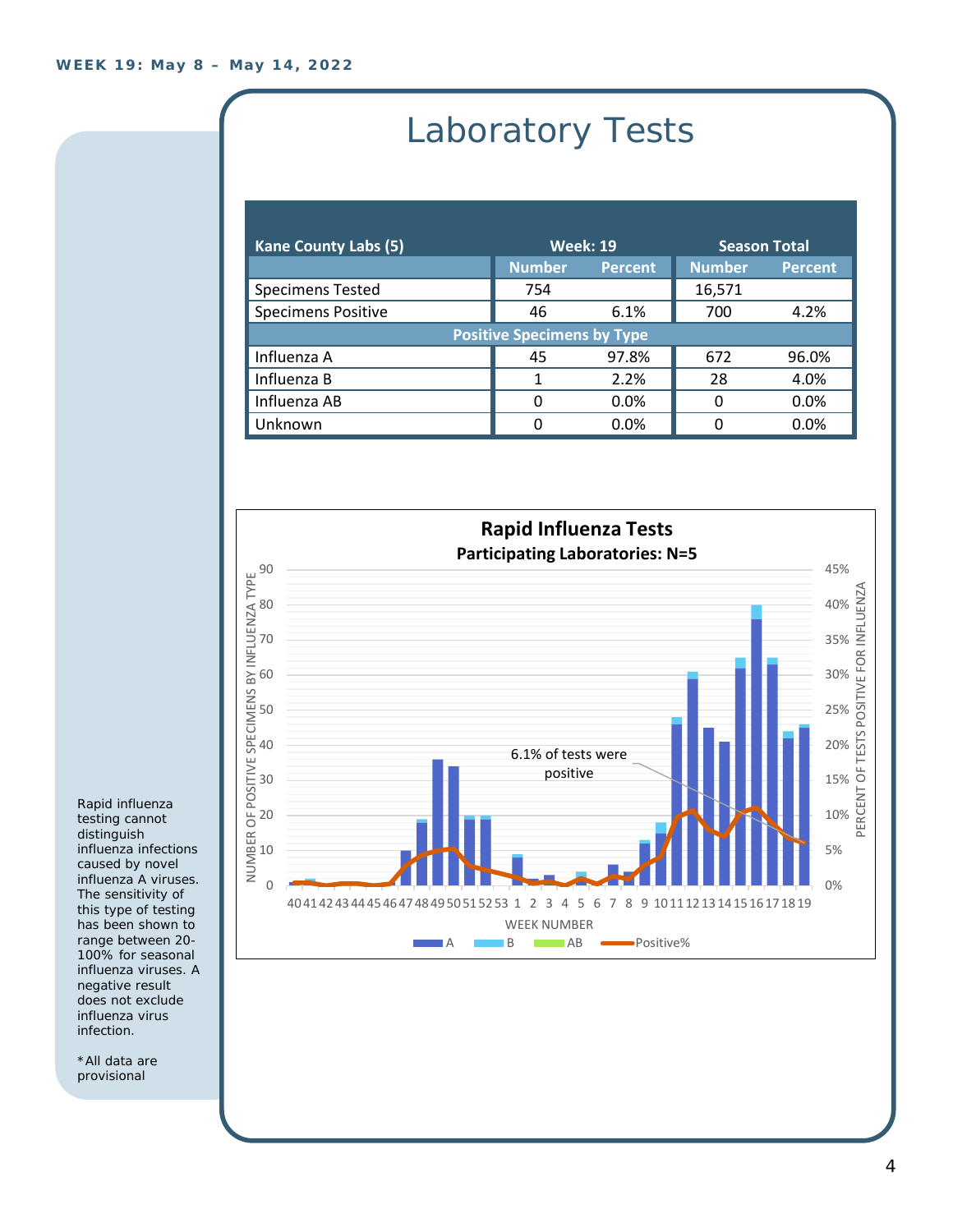### Student Absenteeism

The ILI absenteeism rate for public schools in Kane County is not being reported this year due to the demands of COVID-19 reporting and similar symptoms for both ILI and COVID-like illness.

Influenza-like illness (ILI) is defined as fever > 100°F with cough or sore throat without other known cause.